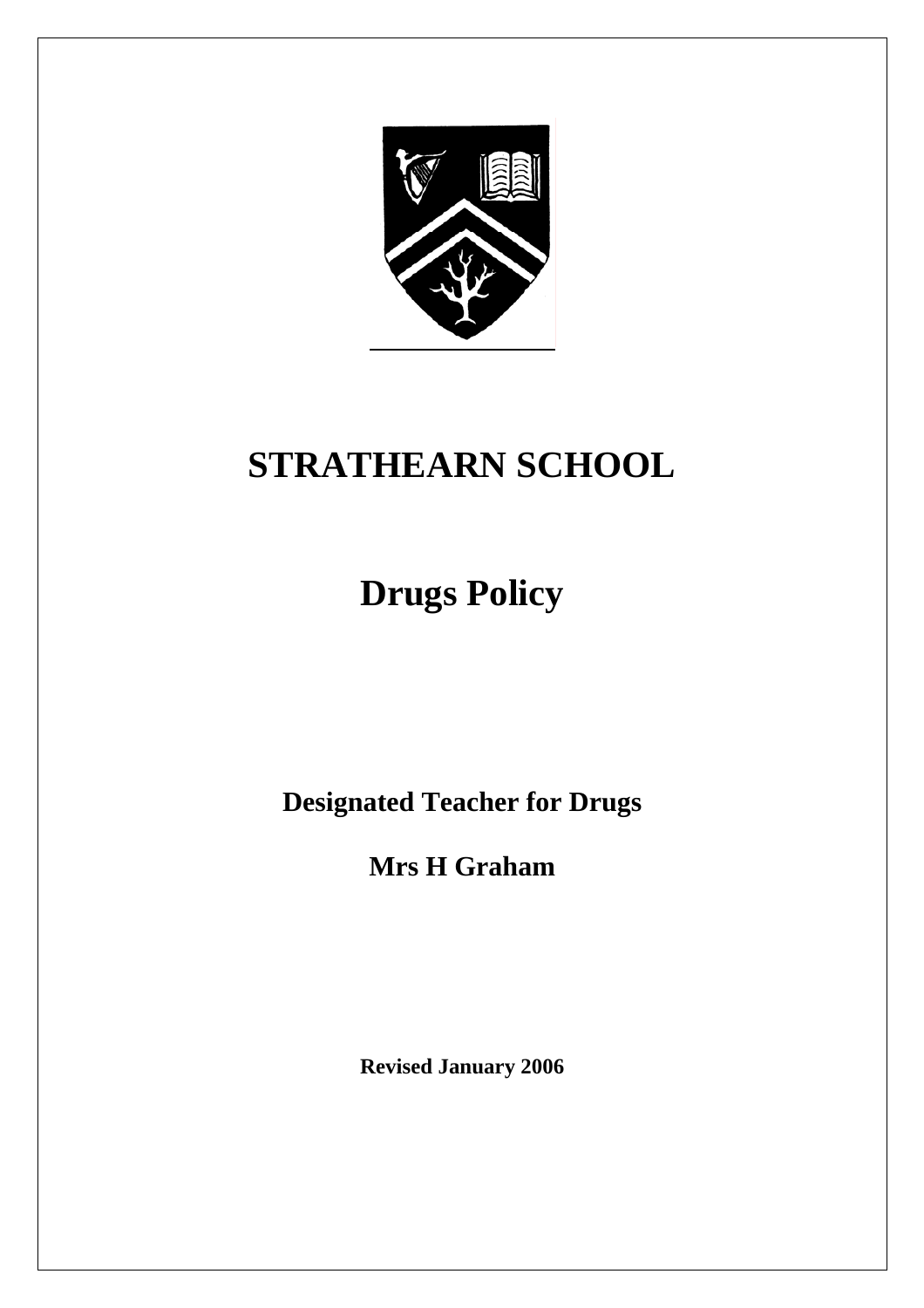## **Contents**

| <b>Introduction</b>                                             | Page           |
|-----------------------------------------------------------------|----------------|
| Rationale<br>$\bullet$                                          | $\overline{2}$ |
| Ethos<br>$\bullet$                                              | $\overline{2}$ |
| Definitions                                                     | 3              |
| Aims and Objectives                                             | 3              |
| <b>Development and Implementation</b>                           |                |
| Roles and Responsibilities                                      | 4              |
| Procedures for the administration of prescribed medication<br>D | 6              |
| Training and Information                                        | 6              |
| Dealing with the Media                                          | 6              |
| <b>Drug Education Programme</b>                                 | 7              |
| Monitoring and Evaluation                                       | 7              |

## **Procedures for dealing with suspected drug-related incidents**

## **Checklist for Handling Drug Incidents**

| ıvne |
|------|
|------|

 $\Box$  Date  $\Box$ 

*(Chairman)* 

January 2006 Page 1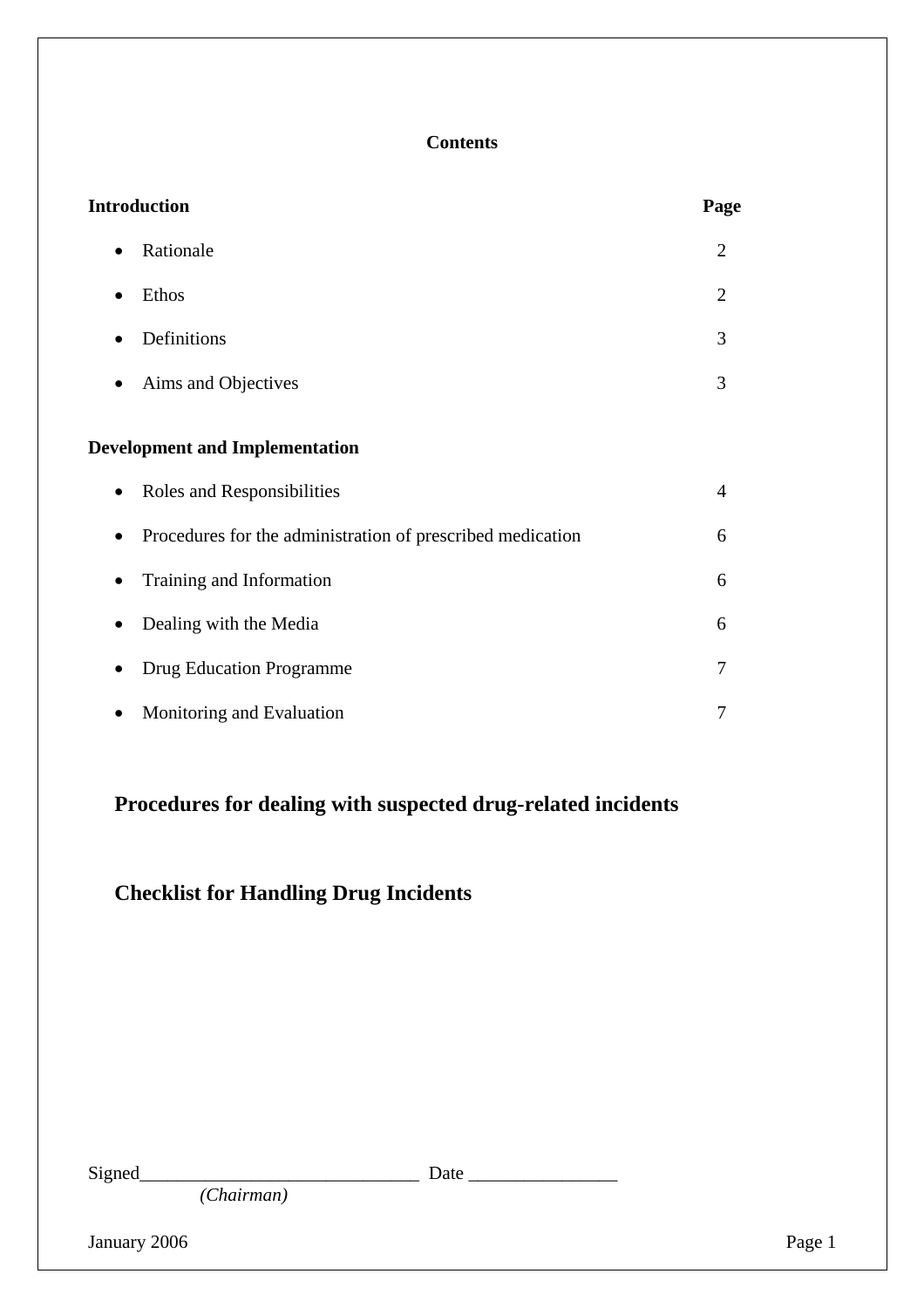## **Introduction**

## **Rationale**

For the purpose of this document the term 'drugs' includes tobacco, alcohol, over-the-counter and prescribed medication, volatile substances and controlled drugs. Strathearn does not condone the misuse of drugs but recognises that there has been a considerable increase in the abuse of drugs in recent years in Northern Ireland. Drug misuse appears to be affecting an ever-younger population and the so-called "recreational" use of drugs can lead to a dangerous acceptance of illegal and harmful drug misuse as part of everyday life.

We want our pupils to make informed and responsible decisions about drugs by increasing their knowledge and by developing in them appropriate values, attitudes and skills. However, we recognise that drug misuse is a whole-community issue and that schools alone cannot solve the drugs problem; the school is only one of a number of groups and agencies which must play a part in the education of young people and we make use of their expertise where possible in the delivery of the programme.

*"There is a public perception that drug misuse is mainly an issue in disadvantaged inner city areas ......... Drug misuse is just as much an issue in rural areas and affluent communities: it extends across socioeconomic, geographical and cultural boundaries. Educationally successful young people are just as likely to put themselves at risk as low attainers."* (DENI 1996/16)

All staff (teaching and non-teaching), should familiarise themselves with the information included in this policy and further copies may be obtained from the Designated Teacher for Drugs Mrs H Graham.

Copies of the guidance on which this policy is based - Drugs: guidance for schools in N. Ireland 2004/9, are available from the Department of Education website [www.deni.gov.uk](http://www.deni.gov.uk/) 

#### **Ethos**

Strathearn sees its role as that of a caring community committed to the physical, mental, social, emotional, moral and spiritual health, safety and well being of our pupils and staff.

#### **In providing a safe environment for our pupils, we prohibit the possession or use of drugs in School and on all School trips.**

We believe that the school community in Strathearn has a vital preventative role to play in combating the misuse of drugs by young people and we therefore include a Drugs Education Programme in our curriculum.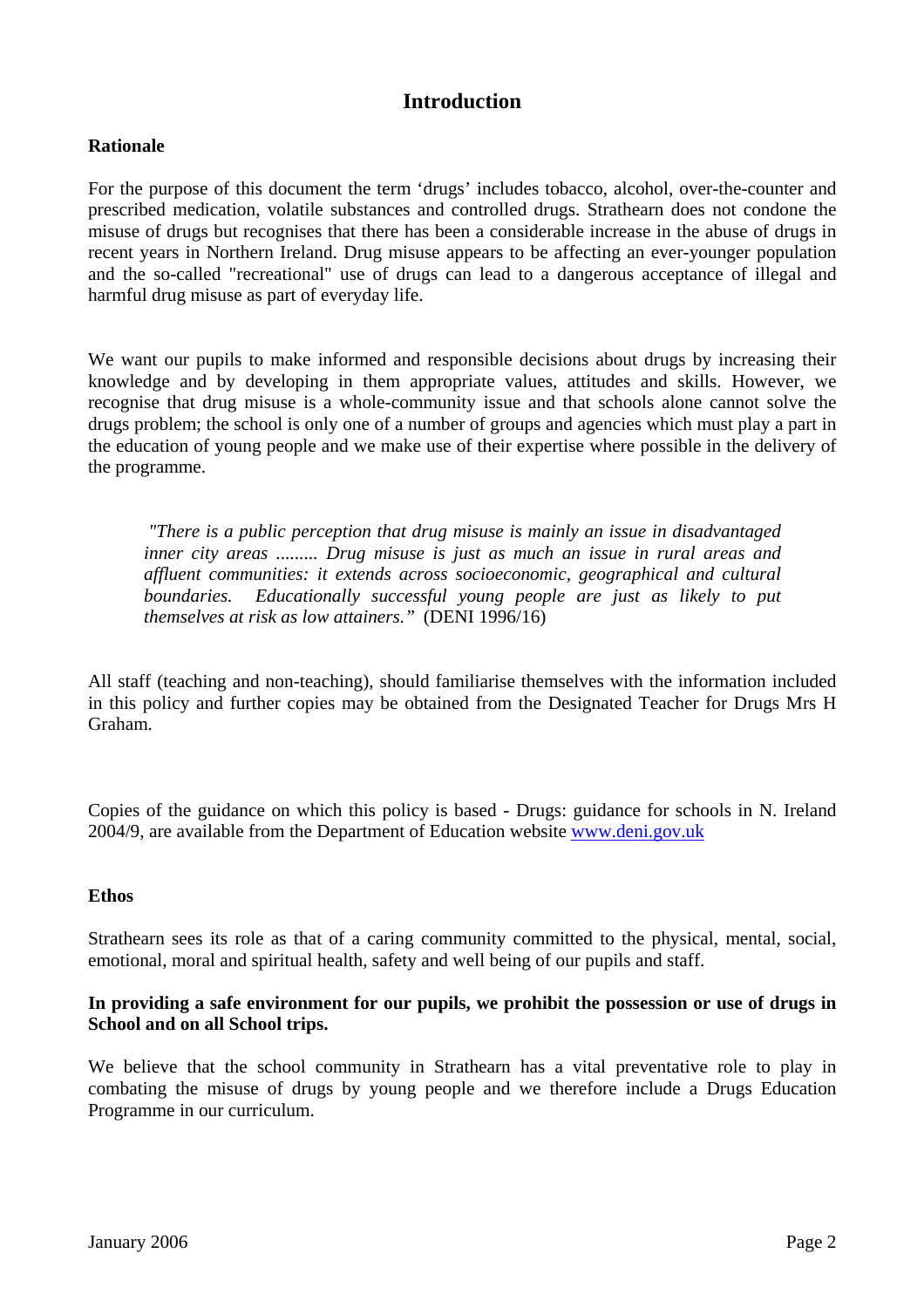## **Definitions**

For the purpose of this document and in line with the guidance issued to all schools by the Department of Education (Circular 2004/9) drugs will include any substance which, when taken, has the effect of altering the way the body works or the way a person behaves, feels, sees or thinks.

Drugs include:

- alcohol;
- tobacco:
- "over-the-counter" medicines, such as paracetamol;
- prescribed drugs, such as antibiotics, tranquillisers, inhalers and Ritalin;
- volatile substances, such as correcting fluids/thinners, gas lighter fuel, aerosols, glues and petrol;
- controlled drugs, such as cannabis, LSD, Ecstasy, amphetamine sulphate (speed), magic mushrooms (processed), heroin and cocaine; and
- other substances such as amyl/butyl nitrite ( 'poppers') and unprocessed magic mushrooms.

## **Aims and Objectives**

- To have a clear and agreed understanding among everyone in the school community about the implications and possible consequences of drug use/misuse.
- To provide all staff (teaching and non-teaching) with adequate training and support to enable them to deal effectively and confidently with incidents of suspected drug misuse, and to ensure that the procedures are sensitively and consistently applied in all situations.
- To empower teaching staff through appropriate training and support to develop and deliver an effective drug education programme.
- To provide a drug education programme which
	- o develops pupils self esteem and promotes positive attitudes in their relationships with others
	- o gives pupils opportunities to develop the values, skills, knowledge and understanding necessary to make informed and responsible decisions about the use/misuse of drugs including tobacco, alcohol and volatile substances, within the context of a healthy lifestyle; and
	- o helps pupils develop the skills necessary to assert themselves confidently and resist negative pressures and influences.
- To provide appropriate support and assistance for those pupils affected by drug-related issues.
- To inform parents of the content of this policy and the procedures to be implemented in the management of incidents of suspected drug misuse.
- To establish an environment in which the school is free from the misuse of all drugs.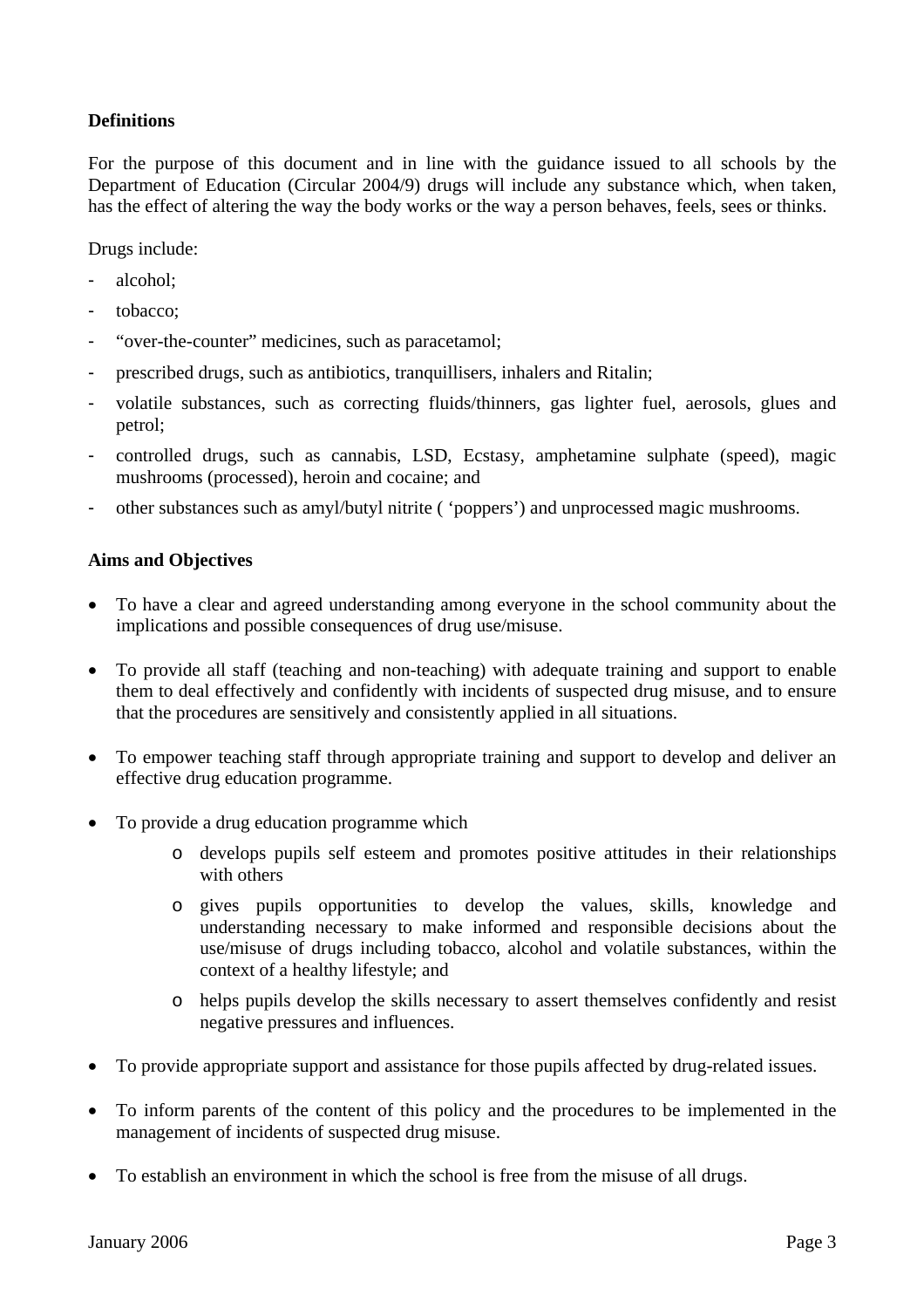## **Development and Implementation**

## **Roles and Responsibilities**

## **Pupils**

• Be aware of and adhere to school rules in relation to drug use/misuse, including tobacco, alcohol, over-the-counter and prescribed medication, volatile substances and controlled drugs.

## **All staff (teaching and non-teaching)**

- Be alert to the possibility of drug use/misuse.
- Be familiar with the school's procedures in the handling of suspected drug-related incidents.
- It is not the responsibility of the individual staff member to investigate the circumstances surrounding an incident; however he/she should deal with any emergency procedures if necessary.
- Any information, substance or paraphernalia received should be forwarded to the designated teacher for drugs who may have to take immediate action.

## **Teachers delivering the Drug Education programme**

In addition to the above:

- Deliver the school's drug education programme.
- Try to create an atmosphere in the classroom in which pupils can freely contribute to discussion, safe in the knowledge that the comments, ideas and feelings of the group are valued.
- Support pupils in their class if necessary.
- Liaise with the designated teacher for drugs regarding any aspect of the programme/policy, as necessary.

## **The Designated Teacher for Drugs Mrs H Graham.**

- Ensure that all staff and parents are aware of and have access to a copy of the policy.
- Have oversight and co-ordination of the planning of curricular provision in compliance with the statutory requirements including periodic update and review of the policy.
- Liaise with other staff responsible for pastoral care in co-ordinating the delivery of the drug education programme.
- Co-ordinate training and induction of all staff in the procedures for dealing with incidents of suspected drug misuse.
- Be responsible for co-ordinating the school's procedures for dealing with incidents of suspected drug misuse.
- Determine the circumstances surrounding the incident
- Complete a suspected incident report form and forward to principal.
- Ensuring the engagement and active participation of parents in all aspects of drug education.
- Act as the point of contact for outside agencies working with the school.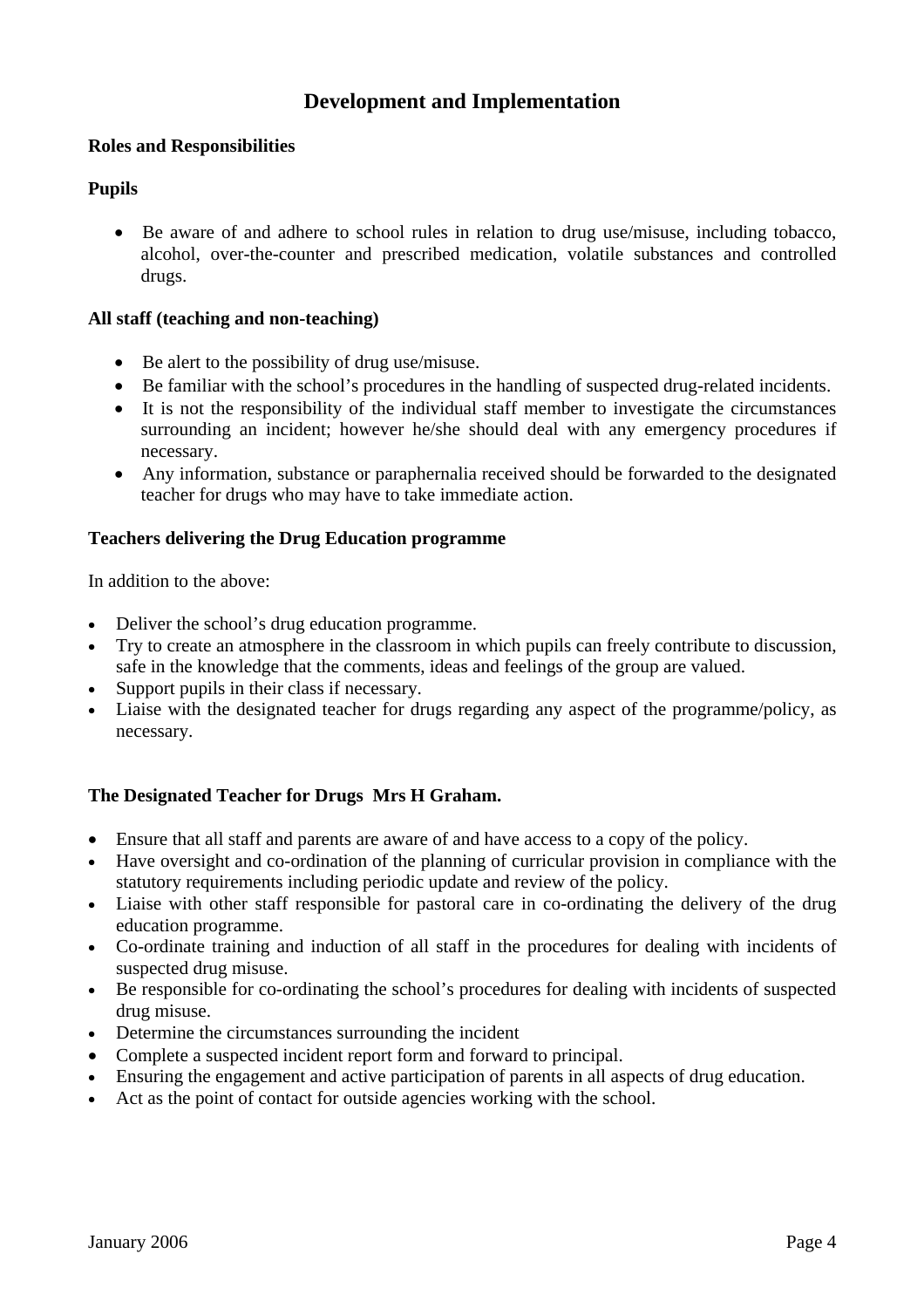## **The Principal**

• Ensure that members of the Board of Governors have been consulted on and ratified the policy.

In the case of incidents of suspected drug misuse:

- Ensure the welfare and well being of the pupil(s) involved in the incident and the rest of the school community.
- Ensure that the following people are informed (where relevant):
	- \* Parents/Guardians
	- \* PSNI preferably the Community and Schools Involvement Officer
	- \* Chairman of the Board of Governors
	- \* Designated Officer in BELB
	- \* Members of staff
	- \* Other pupils and parents informed within the confines of confidentiality
- Agree, in consultation with the Board of Governors, appropriate pastoral and disciplinary responses in relation to the incident, including counselling services/support.
- Retain written records of the incident and ensuring a copy of the reports is submitted to Board of Governors and the BELB.
- Review procedures and amend.

#### **The Board of Governors**

- Examine and approve the completed policy and education programme, prior to their implementation in the school.
- Ensure the policy is published in the school prospectus and that it is reviewed at regular intervals.
- Be fully aware of and adequately trained to deal with suspected incidents of drug misuse, including tobacco and alcohol, and their appropriate disciplinary response.
- Agree in consultation with the principal appropriate pastoral and disciplinary responses in relation to suspected drug related incidents.

It is recommended that there should be a designated Governor to work with the principal and designated teacher for drugs in relation to drug related issues.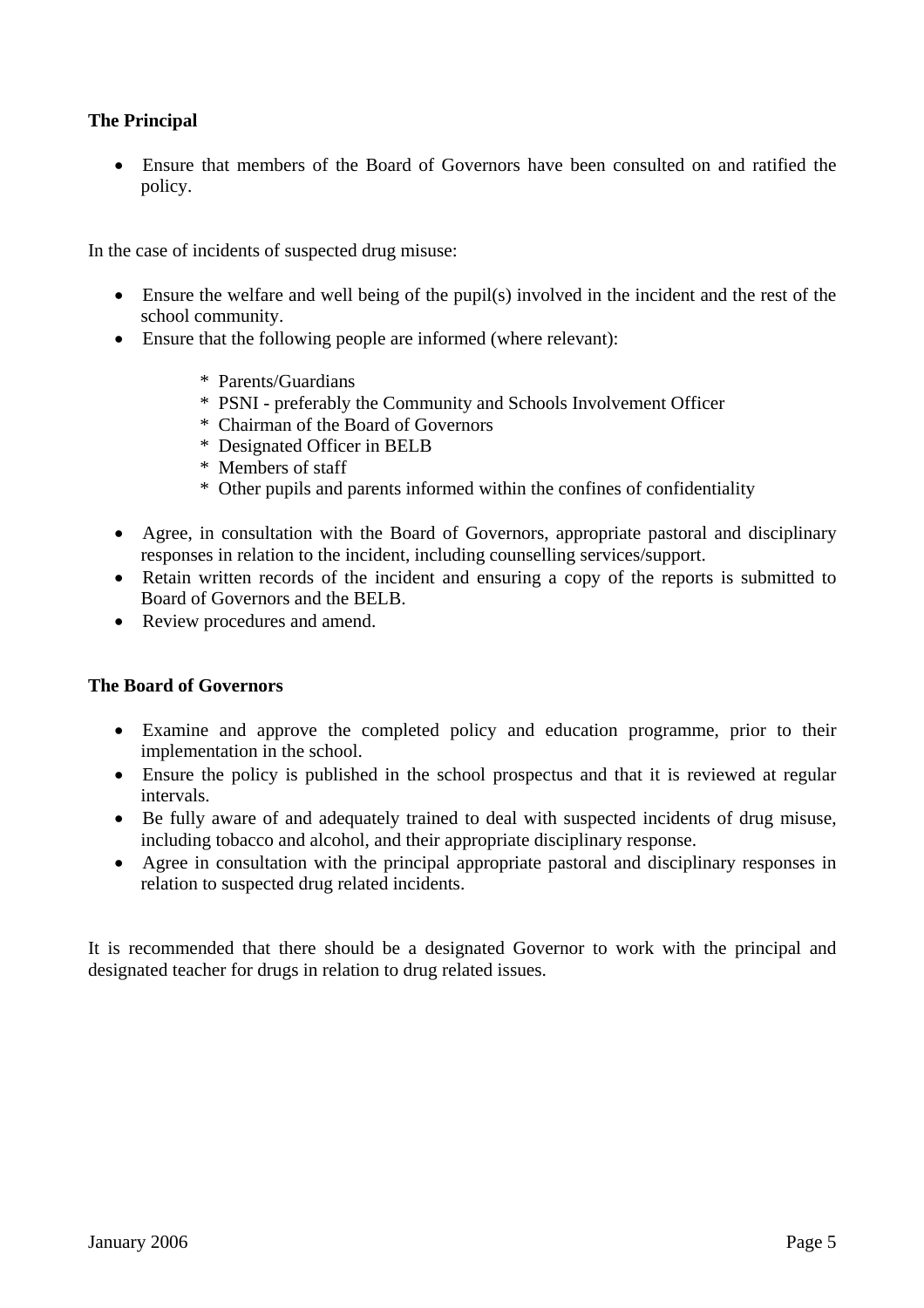## **Parents/Guardians**

- Support your daughter if they have become involved with drugs.
- Support the school in the development and implementation of this policy, including the school's procedures for handling incidents of suspected drug misuse and the drug education programme.

### **The Premises Manager**

- Be vigilant around and conduct regular checks of school grounds for drug-related paraphernalia. Inform the designated teacher for drugs should any be found.
- Ensure the safe storage, handling and disposal of potentially harmful substances such as solvents and cleaning fluids.

## **Procedures for the administration of prescribed medication**

These procedures are part of the School's Health and safety policy and are available in the staffroom or from the Health and Safety manager.

## **Training and Information**

All staff (teaching and non-teaching) and Governors will be provided with training to support the full implementation of this policy including the delivery of the drug education programme by the Form Tutors. Information awareness sessions will be offered to parents/guardians by the Vice Principal (Pastoral) supported by the PSNI.

#### **Dealing with the Media**

The school will at all times give careful consideration as to how any information relating to an incident of suspected/confirmed drug use/misuse is communicated to staff, pupils and parents/guardians.

The parents/guardians of the pupil(s) directly involved in an incident of suspected drug use/misuse will be informed of the incident recognising that the future of a child or adult can be adversely affected. Confidentiality is of paramount importance in drug related incidents and subsequent outcomes.

If the school receives an enquiry from the media the caller will only be referred to the principal or, in the absence of the principal, a designated nominee. Such a statement will be short, factual and without necessary explanation. The statement will be positive; concluding comments reassuring and an indication made that the incident has been managed effectively by the school.

When responding to the media the privacy of the pupil(s), her family and/or any staff members will be respected at all times.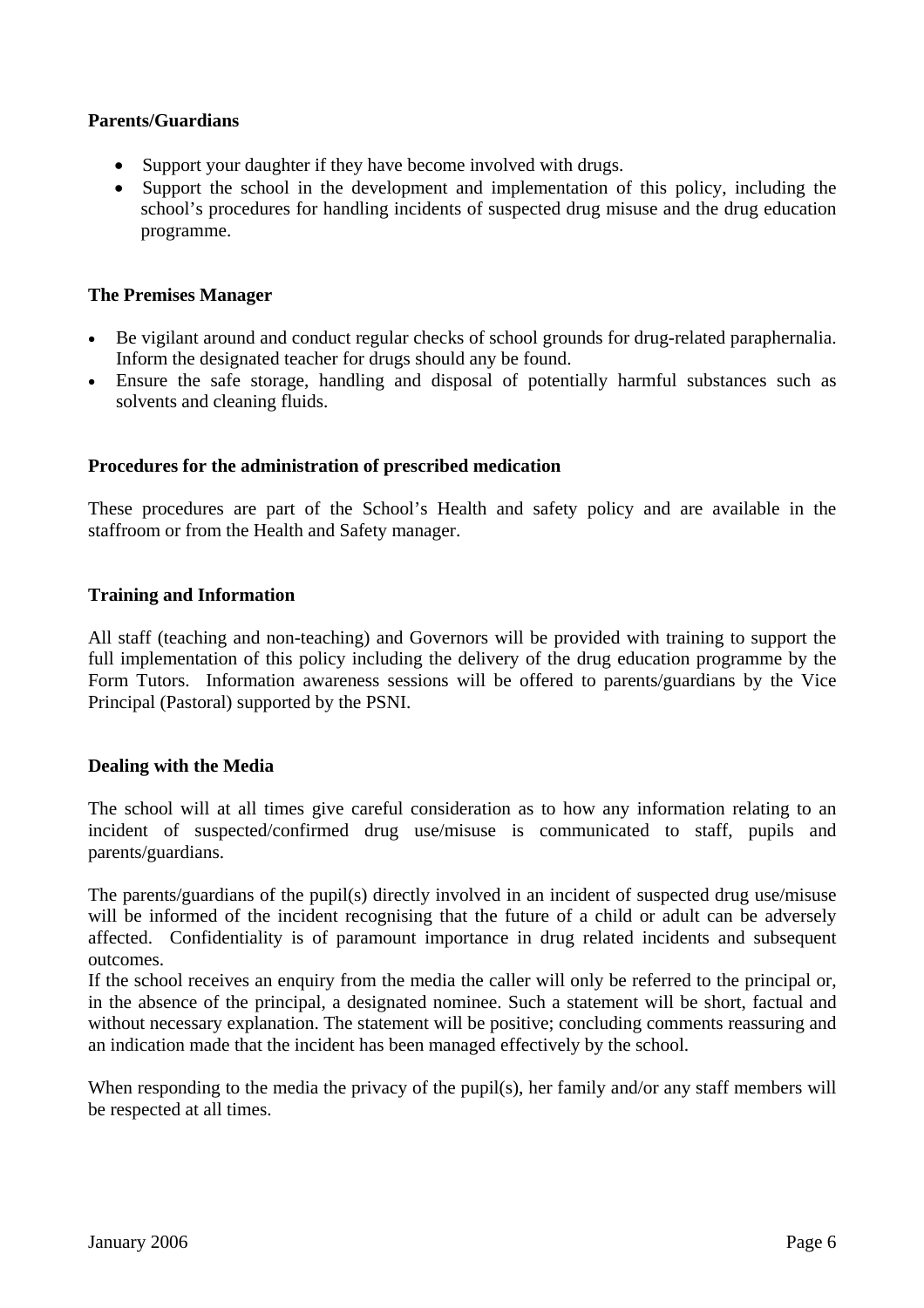## **The Drugs Education Programme**

The drugs education programme in Strathearn is just one part of the whole school response to drug use/misuse. The programme provides opportunities for pupils to:

- acquire knowledge and understanding in relation to drug use/misuse;
- identify values and attitudes in relation to drug use/misuse;
- develop skills to enable them to consider the effects of drugs on themselves and others; and
- make informed and responsible choices within the context of a healthy lifestyle.

The pupils acquire knowledge and understanding in relation to drug use/misuse through the delivery of the curriculum in subjects such as Science, Home Economics and Religious Studies. The opportunity to identify values and develop skills is given in the Personal Development Strand of the Learning for Life and Work programme at Key Stage 3 and Key Stage 4. The Pathways to Life (Drugs and Personal Development) resource forms the basis of this programme and is presented in a sensitive manner in line with the ethos of the school.

#### **Monitoring and evaluation**

Strathearn will ensure that procedures are put in place to monitor and evaluate the effectiveness of all aspects of this policy. Information will be regularly collected from pupils and staff as part of the monitoring process, and this will then be evaluated against the aims and objectives of the policy at appropriate intervals.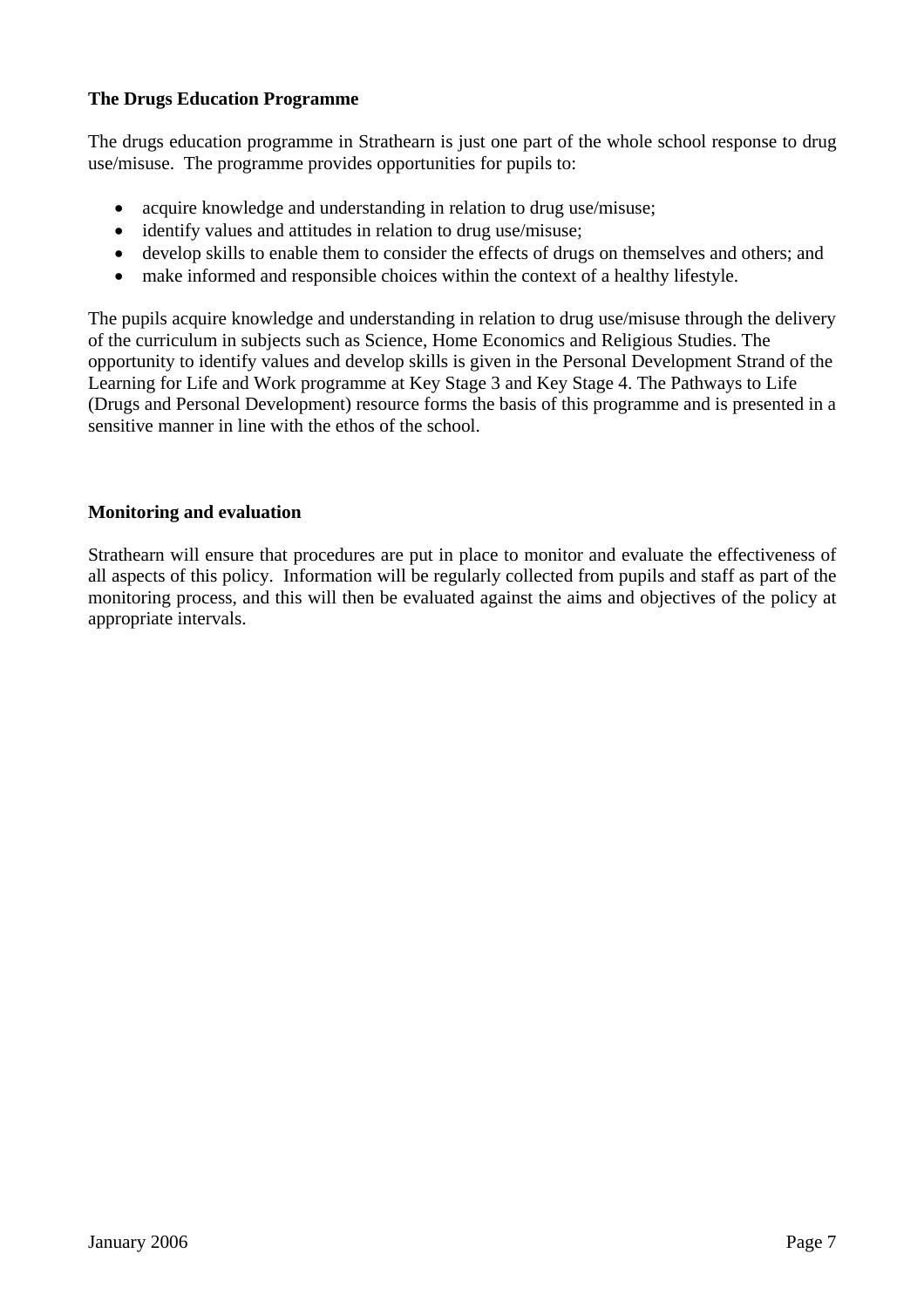# **Procedures for dealing with suspected drug related incidents**

Misuse of tobacco and alcohol will be dealt with under the discipline policy. Should an incident involving illegal drugs or the misuse of solvents occur in Strathearn School the following route of referral will apply.



**At all stages the pupil and parents are supported by the designated teacher and the relevant support agencies.**